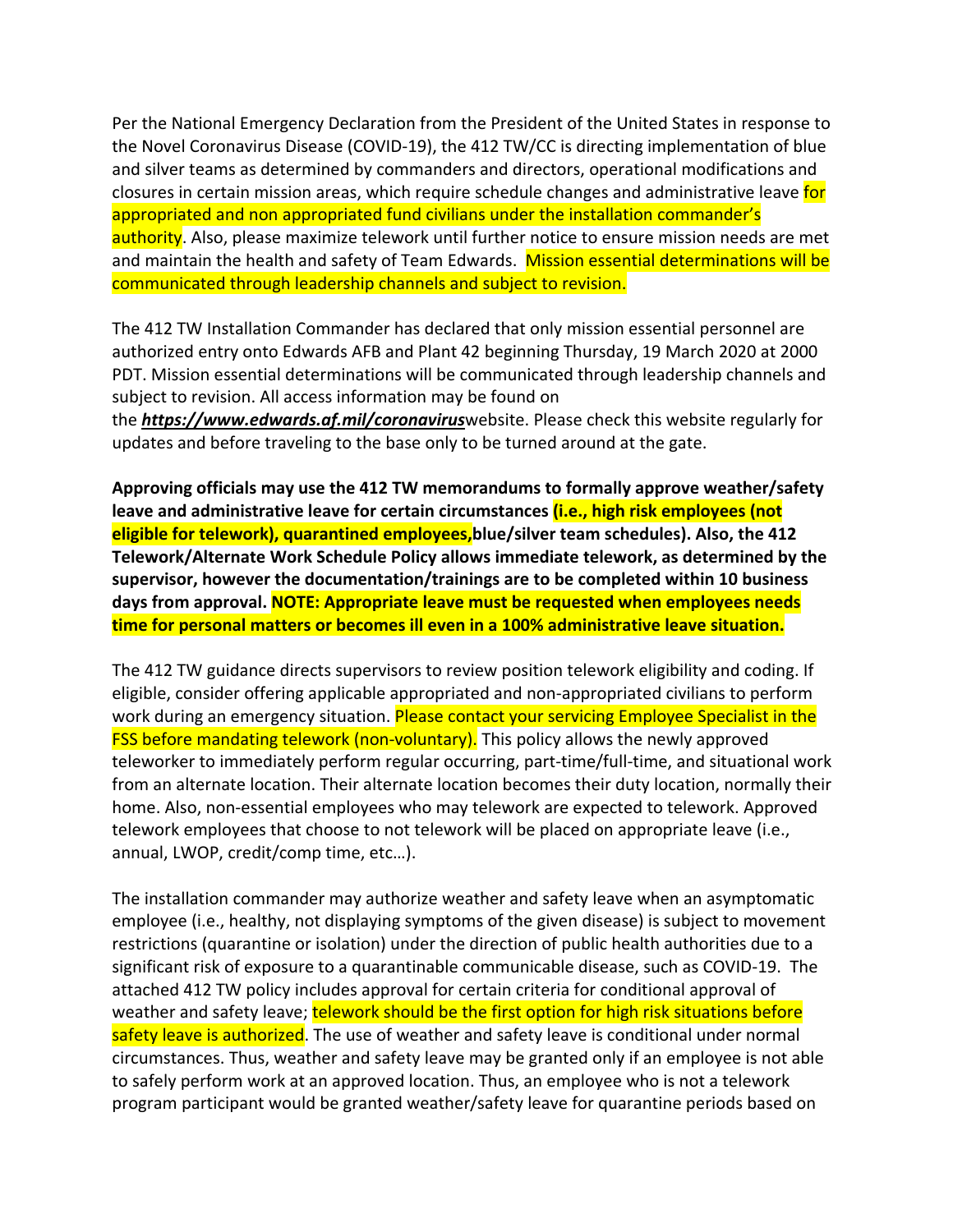potential exposure. However, in the case of telework program participants, the employee's home is generally an approved location. Thus, the employee would be expected to perform telework at home as long as the employee is asymptomatic. (See 5 CFR 630.1605.) If a telework program participant in these circumstances needs time off for personal reasons, then the employee would be expected to take other personal leave or paid time off (e.g., annual leave or sick leave to care for a family member).

Additionally, all commanders, directors and supervisors will implement flexible work schedules in an effort to reduce the number of employees in the office at the same time to accommodate maximum social distancing. We recognize the VPN may be a challenge, therefore, please use staggered schedules or discuss work that does not require connectivity. If a teleworker does not have enough workload or is technically unable to perform work at no fault of their own then the employee is to account for time and attendance as a combination of regular telework, administrative leave and personal leave (if necessary). The employee must account for telework hours/personal leave/weather/safety leave or administrative leave.

## **Please refer to your servicing Employee Relations Specialist OR NAF HR in the FSS to help guide you. They are teleworking and will responds as soon as possible.**

The information below is provided for assistance for civilian timecards. All civilian employees should input timecards for the two or three pay periods. Please have your teleworking employees code all their hours as "regular" with the teleworking code (unless they take admin leave as described above or regular leave). All employees must keep track of their own administrative leave time (during period when they are not able to perform duties).

**AATAPS USERS** – PS code for weather and safety leave; RG with telework codes (TS – Telework Situational or TW- Telework Regular/Recurring); LN for administrative leave

**NAF SETS USERS** – RG for telework; and SL for sick/admin/safety leave (charge SL or LWOP)

**JOCAS USERS** - The following guidance on Admin Leave and Telework is provided:

--Admin Leave –

-- All personnel authorized to use administrative leave will record JON [99056000](tel:99056000) for LN

-- All personnel authorized to use weather and safety leave will record JON 99056000 and hour code LN with PS

Special notes for JOCAS Telework below –

- Single customer dedicated employees (100% RBA) charge their time to their regular single-customer JON, regular hour code, and 'TS' in the EHO field if you're on a situational telework agreement, 'TW' in the EHO field if you're on a regular telework agreement

80/20 employees charge telework based on who they are supporting